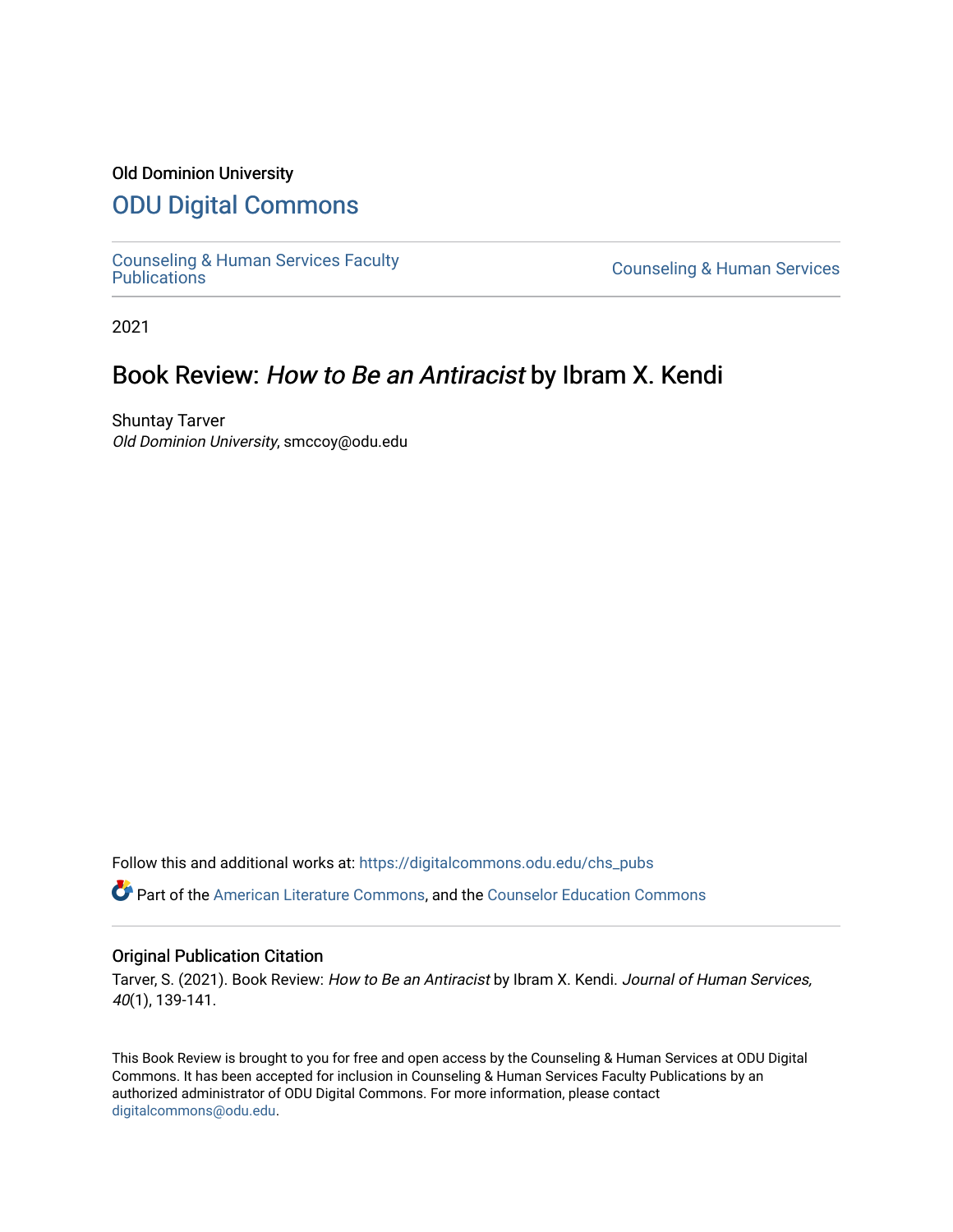### **Book Review:** *How to Be an Antiracist* **by Ibram X. Kendi**

### Shuntay Tarver

The murder of George Floyd in March 2020 left many human services professionals asking: What can I do to eliminate racial inequity? Ibram X. Kendi's (2019) book, *How to Be an Antiracist* offered a timely and relevant resource for answering this vital question. Within the book, Kendi centers his own personal journey as an illustration for understanding the processes involved with becoming an antiracist. He reflectively critiques both his good intentions and inadvertent shortcomings in juxtaposition to necessary actions for becoming an antiracist. Kendi emphasizes three central tenets that directly align with professional mandates outlined in Human Services' Ethical Standard 16 to "advocate for social justice and seek to eliminate oppression" (National Organization for Human Services [NOHS], 2015). This review examines the relevance of Kendi's foundational principles to the human services profession and the challenges this text presents as a tool for human services educators, practitioners, and students seeking to learn *how to be an antiracist.*

Kendi (2019) postulates:

- 1. There are three distinct racial ideologies that fuel the actions individuals take to address perceived racial issues.
- 2. Black people [and, by proxy, other marginalized populations] can be racist.
- 3. People who assert that they are antiracist can simultaneously engage in racist behaviors.

Collectively, he challenges and deconstructs the actions fueled by good intentions by challenging readers to reexamine the outcomes of individual behaviors to evaluate if they are actually antiracist practices that are "supporting policy that reduces racial inequity" (p. 24). Kendi (2019) asserts that "there is no neutrality in the racism struggle"; rather, any action that is not antiracist, is by default a racist action (p. 9). He uses both a systemic and individual perspective for engaging in antiracist practices. The following examines the relevance of his foundational tenets to the field of human services and the challenges they posit to the profession.

Kendi's (2019) exploration of three ideologies that fuel individual actions in response to perceived racial issues is specifically relevant to human services professionals. Existing research indicates that critical self-reflection is essential to the human services profession and educational experiences of emerging human services professionals (Tarver & Herring, 2019). For example, Tarver and Herring (2019) explained that human services professionals "have the ability to influence, control, and access resources within their respective roles" (p. 8). Similarly, Kendi's (2019) distinctions between segregationist, assimilationist, and antiracist racial ideologies assert that honorable intentions alone do not automatically equate to equitable outcomes. He asserted that oftentimes actions fueled by segregationist and assimilationist ideologies not only fall short of being antiracist across lines of race, class, gender, and sexual orientation, but also often inadvertently perpetuate stereotypes, assumptions of cultural decencies, and beliefs of inferiority. For example, Kendi explained that segregationists focus on building programs specifically for populations that are marginalized because they are perceived to be culturally incapable of benefiting from traditional approaches and thus need segregated interventions. Alternatively, assimilationists propose or endorse programs that seek to change cultural characteristics in favor of mainstream behavioral alignment because cultural features are perceived as inferior. In contrast, antiracist approaches seek to evaluate systemic influences that restrict opportunities for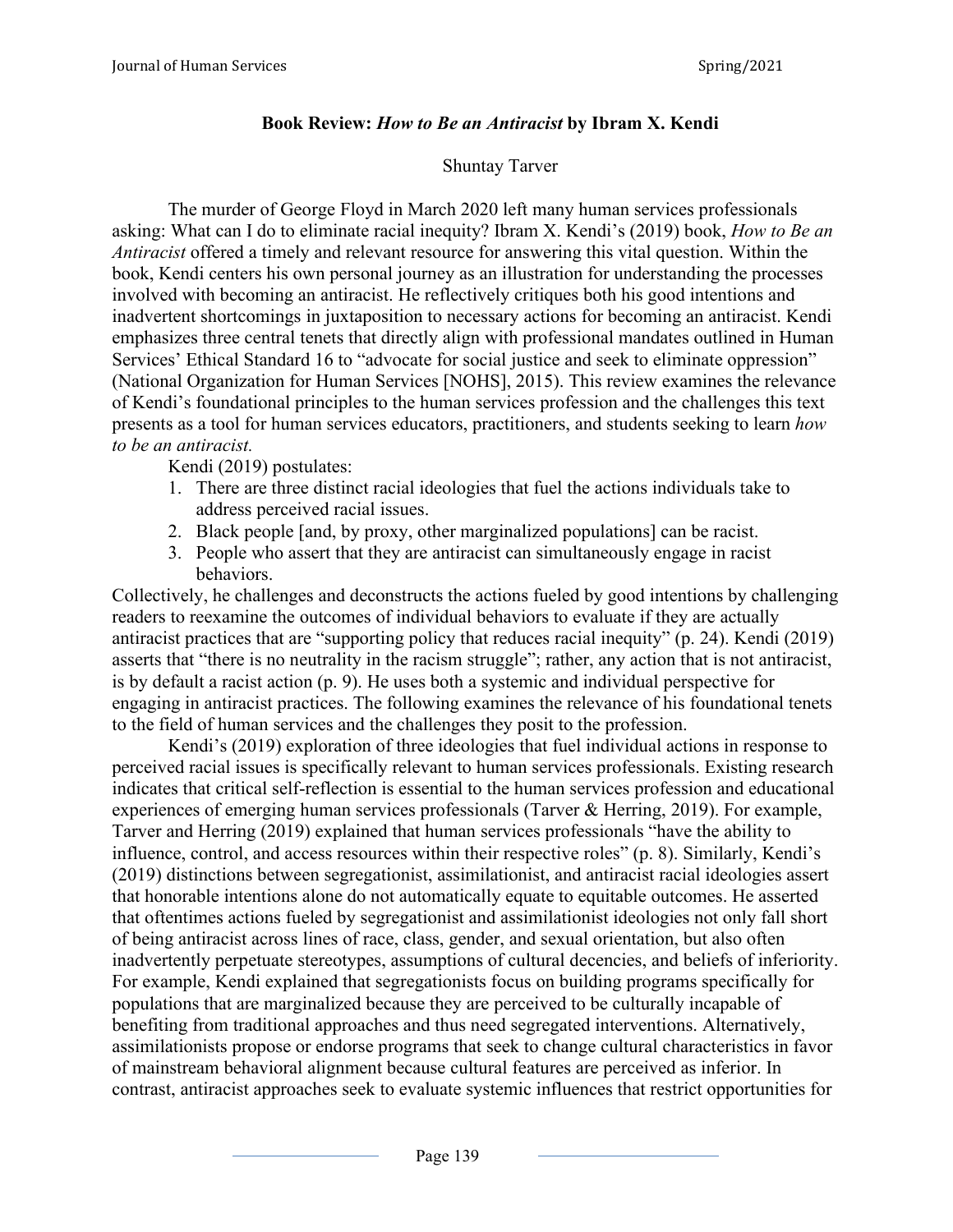entire populations (e.g., race, gender, class). Comparatively, only antiracist approaches challenge systemic inequalities rather than assuming inadequacies within the population. Thus, Kendi's (2019) challenge to readers to critically examine the origins of their perspectives also challenges human services practitioners to consider the impact of their actions, rather than their professional intentions. This consideration can equip human services professionals to fulfill Ethical Standard 7 to "ensure that their values or biases are not imposed upon their clients" (NOHS, 2015). It also encourages the evaluation of professional actions through examinations of professional decisions to determine if the outcomes of decisions actually enhance or diminish equitable opportunities for clients.

Kendi's (2019) second postulation asserts that Black people [and, by proxy, other marginalized populations] can be racist. In perhaps one of the most controversial aspects of his book, he defines this supposition as the "powerless defense: the illusory, concealing, disempowering, and racist idea that Black people can't be racist because Black people don't have power" (p. 138). He situates the Black experience as one that requires activating any and all existing power to create equity as opposed to being stifled by comparative analyses of power that disempowers and immobilizes antiracist progress. Kendi implies that all individuals who have limited power can and should work to be antiracist. He argues that despite the inequitable distribution of power, everyone has the ability to be antiracist within their respective spheres of influence. Consequently, Kendi's challenge to Black people can extend to all human services professionals who might perceive themselves to have limited power. Therefore, it is critical to be aware that even limited power is power that should be used to engage in antiracist actions.

However, while Kendi (2019) does well to galvanize those with limited power to access their power to engage in antiracist practices, he still places the responsibility of change on marginalized individuals. Although he partially acknowledges the systemic perspective of being antiracist, his argument does not appear to hold those with more systemic power accountable for the oppression of marginalized populations. Consequently, human services professionals would do well to place a stronger emphasis on Ethical Standard 14 that holds professionals to a higher standard of being "aware of social and political issues that differentially affect [populations] from diverse backgrounds" (NOHS, 2015). Although it is important to use power within our professional roles in antiracist ways, it is equally essential to do so through the identification and advocacy of professional and community allies who have more collective power to fight for equity and social justice.

Finally, Kendi's (2019) statement that asserting commitment to and engaging in antiracist practices does not absolve one from being racist is central to his text. He explained that the vacillation between being racist in one instance and antiracist in the next instance is solely based on the policies that one supports and aligns with in real-time. Consequently, Kendi challenges readers to evaluate their alignment with or challenging of existing racist policies and practices continuously. Thus, even when human services professions are successful at engaging in antiracist behavior, they must consistently evaluate such actions to be intentional about engaging in being antiracist.

In conclusion, *How to Be an Antiracist* (Kendi, 2009)*,* provides a framework for engaging in critical self-reflection that will bring about both challenges and changes that can strengthen the professional development of human services educators, practitioners, and students. Many aspects of the book align with the human services ethical standards. Other aspects of the book do not align as seamlessly with the professional standards. Such instances could offer professionals, educators, and students the opportunity to critically examine their